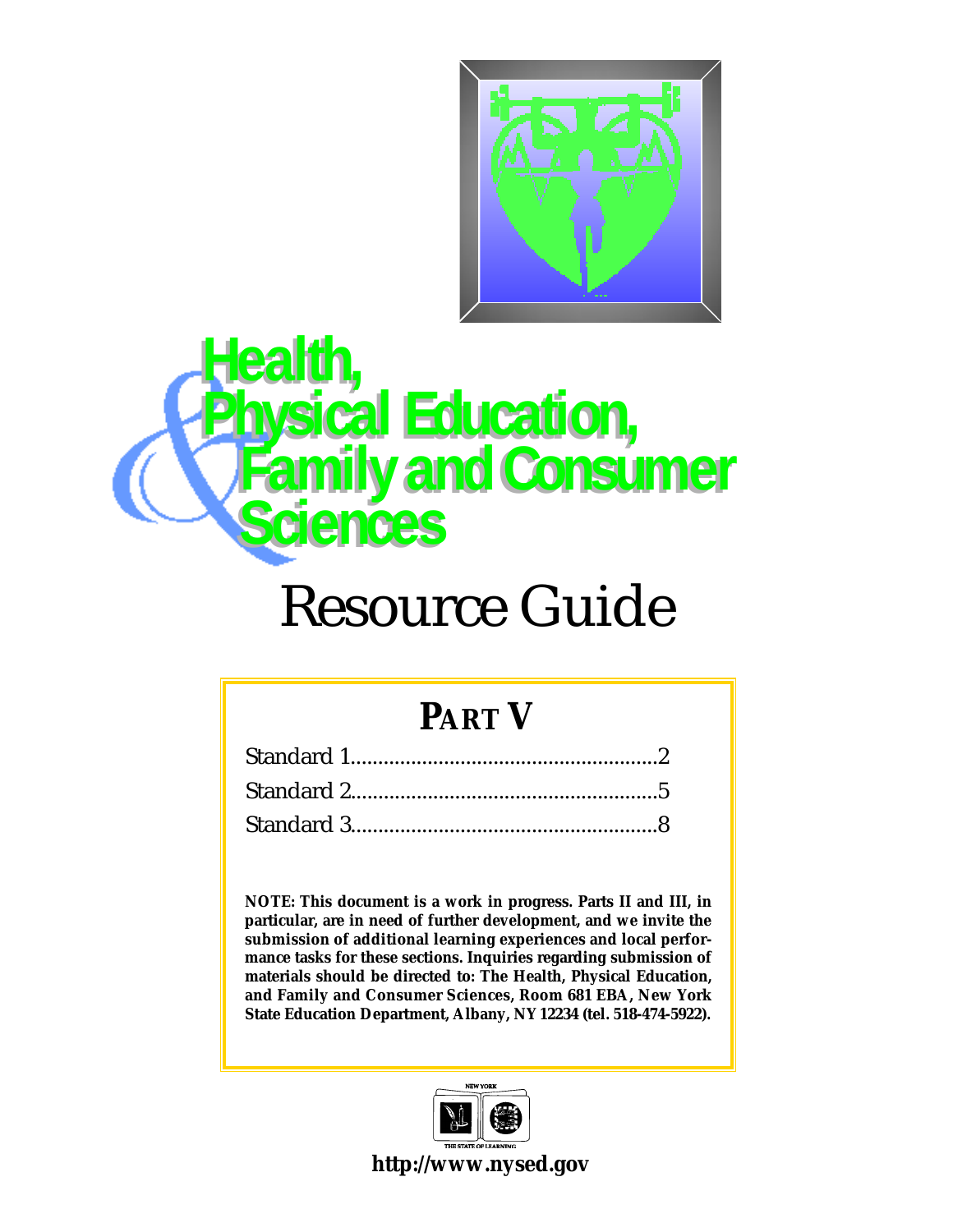

### **STANDARD I:Personal Health and Fitness**

*Students will* **have the necessary knowledge and skills to establish and maintain physical fitness, participate in physical activity, and maintain personal health.** 

#### **Health Education**

*Students will understand human growth and development and recognize the relationship between behaviors and healthy development. They will understand ways to promote health and prevent disease and will demonstrate and practice positive health behaviors.*

|                                                                                                                                                                                                                                                                                                                                                                                                           | <b>Intermediate Level</b>                                                                                                                                                                                                                                                                                                                                                                         | <b>Commencement Level</b>                                                                                                                                                                                                                                                                                                                                       |
|-----------------------------------------------------------------------------------------------------------------------------------------------------------------------------------------------------------------------------------------------------------------------------------------------------------------------------------------------------------------------------------------------------------|---------------------------------------------------------------------------------------------------------------------------------------------------------------------------------------------------------------------------------------------------------------------------------------------------------------------------------------------------------------------------------------------------|-----------------------------------------------------------------------------------------------------------------------------------------------------------------------------------------------------------------------------------------------------------------------------------------------------------------------------------------------------------------|
| <b>Elementary Level</b><br>Students will:<br>• know how basic body systems<br>work and interrelate in normal<br>patterns of growth and devel-<br>opment<br>• possess basic knowledge and<br>skills which support positive<br>health choices and behaviors<br>• understand how behaviors<br>such as food selection, exercise,<br>and rest affect growth and<br>development<br>• recognize influences which | <b>Students will:</b><br>integrate knowledge of basic<br>$\bullet$<br>body systems with an under-<br>standing of the changes that<br>accompany puberty<br>apply prevention and risk<br>reduction strategies to<br>adolescent health problems<br>demonstrate the necessary<br>knowledge and skills to<br>promote healthy adolescent<br>development<br>analyze the multiple influences<br>$\bullet$ | Students will:<br>• understand human growth and<br>development throughout the<br>life cycle<br>• demonstrate the necessary<br>knowledge and skills to<br>promote healthy development<br>into adulthood<br>apply prevention and risk<br>reduction strategies which can<br>delay the onset or reduce the<br>risk of potential health prob-<br>lems into adulthood |
| affect health choices and behav-<br>iors<br>• know about some diseases and<br>disorders and how they are pre-<br>vented and treated<br>• practice and support others in<br>making healthy choices.                                                                                                                                                                                                        | which affect health decisions<br>and behaviors.                                                                                                                                                                                                                                                                                                                                                   | • evaluate how the multiple<br>influences which affect health<br>decisions and behaviors can be<br>altered.                                                                                                                                                                                                                                                     |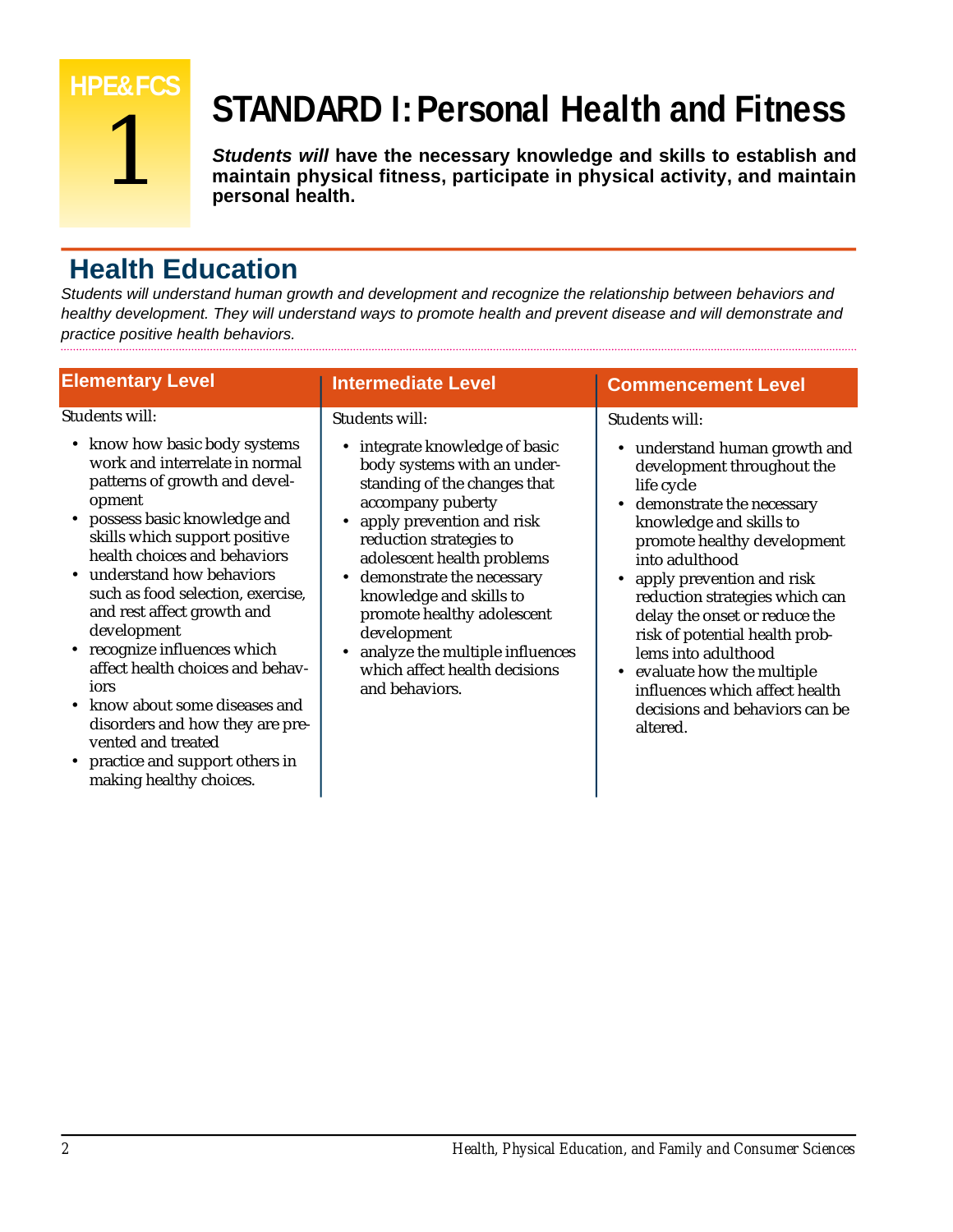#### **Physical Education**

*Students will perform basic motor and manipulative skills. They will attain competency in a variety of physical activities and proficiency in a few select complex motor and sports activities. Students will design personal fitness programs to improve cardiorespiratory endurance, flexibility, muscular strength, endurance, and body composition.*

| <b>Elementary Level</b>                                                                                                                                                                                                                                                                                                                                                                                                                                                                                                                                                                                                                                                                                                                                                                                                                                                                                                                                                                 | <b>Intermediate Level</b>                                                                                                                                                                                                                                                                                                                                                                                                                                                                                                                                                                                                                                                                                                                                                                                                                                                                                                                                                                                                       | <b>Commencement Level</b>                                                                                                                                                                                                                                                                                                                                                                                                                                                                                                                                                                                                                                                                                                                                                                                                                                                                                                                                                                                                                                                                                                                                                                                                                                                                                                                              |
|-----------------------------------------------------------------------------------------------------------------------------------------------------------------------------------------------------------------------------------------------------------------------------------------------------------------------------------------------------------------------------------------------------------------------------------------------------------------------------------------------------------------------------------------------------------------------------------------------------------------------------------------------------------------------------------------------------------------------------------------------------------------------------------------------------------------------------------------------------------------------------------------------------------------------------------------------------------------------------------------|---------------------------------------------------------------------------------------------------------------------------------------------------------------------------------------------------------------------------------------------------------------------------------------------------------------------------------------------------------------------------------------------------------------------------------------------------------------------------------------------------------------------------------------------------------------------------------------------------------------------------------------------------------------------------------------------------------------------------------------------------------------------------------------------------------------------------------------------------------------------------------------------------------------------------------------------------------------------------------------------------------------------------------|--------------------------------------------------------------------------------------------------------------------------------------------------------------------------------------------------------------------------------------------------------------------------------------------------------------------------------------------------------------------------------------------------------------------------------------------------------------------------------------------------------------------------------------------------------------------------------------------------------------------------------------------------------------------------------------------------------------------------------------------------------------------------------------------------------------------------------------------------------------------------------------------------------------------------------------------------------------------------------------------------------------------------------------------------------------------------------------------------------------------------------------------------------------------------------------------------------------------------------------------------------------------------------------------------------------------------------------------------------|
| Students will:<br>participate in physical activities<br>(games, sports, exercises) that<br>provide conditioning for each<br>fitness area<br>develop physical fitness skills<br>$\bullet$<br>through regular practice, effort,<br>and perseverance<br>• demonstrate mastery of funda-<br>mental motor, non-locomotor,<br>and manipulative skills, and<br>understand fundamental prin-<br>ciples of movement<br>understand the effects of activ-<br>ity on the body, the risks associ-<br>ated with inactivity, and the<br>basic components of health-<br>related fitness (cardiovascular,<br>muscle strength, muscle<br>endurance, flexibility, and body<br>composition)<br>demonstrate and assess their<br>$\bullet$<br>fitness by performing exercises<br>or activities related to each<br>health-related fitness compo-<br>nent, and establish personal<br>goals to improve their fitness<br>• understand the relationship<br>between physical activity and<br>individual well being. | Students will:<br>demonstrate competency in a<br>٠<br>variety of physical activities<br>(games, sports, exercises) that<br>provide conditioning for each<br>fitness area<br>know that motor skills progress in<br>$\bullet$<br>complexity and need to be used<br>in the context of games and sports<br>with additional environmental<br>constraints<br>combine and integrate funda-<br>٠<br>mental skills and adjust tech-<br>nique based on feedback, includ-<br>ing self-assessment<br>understand the relationship<br>$\bullet$<br>between physical activity and<br>the prevention of illness, dis-<br>ease, and premature death<br>develop and implement a per-<br>$\bullet$<br>sonal fitness plan based on self-<br>assessment and goal setting,<br>understand physiological changes<br>that result from training, and<br>understand the health benefits of<br>regular participation in activity<br>develop leadership, problem solv-<br>٠<br>ing, cooperation, and team work<br>by participating in group activi-<br>ties. | Students will:<br>demonstrate proficiency in<br>$\bullet$<br>selected complex physical<br>activities (games, sports,<br>exercises) that provide<br>conditioning for each fitness area<br>establish and maintain a high<br>$\bullet$<br>level of skilled performance,<br>demonstrate mastery of<br>fundamental movement forms<br>and skills that can contribute to<br>daily living tasks, and analyze<br>skill activities<br>make physical activity an impor-<br>$\bullet$<br>tant part of their life and recog-<br>nize such consequent benefits as<br>self-renewal, greater<br>productivity as a worker, more<br>energy for family activities, and<br>reduction in health care costs<br>• use the basic principles of skill<br>analysis to improve previously<br>acquired skills and to continue<br>to learn new skills and activities<br>know the components of per-<br>$\bullet$<br>sonal wellness (nutrition and<br>weight control, disease preven-<br>tion, stress management, safety,<br>and physical fitness), establish a<br>personal profile with fitness/<br>wellness goals, and engage in<br>appropriate activities to improve<br>or sustain their fitness<br>• follow a program that relates to<br>wellness, including weight con-<br>trol and stress management<br>demonstrate competence in<br>$\bullet$<br>leading and participating in |

group activities.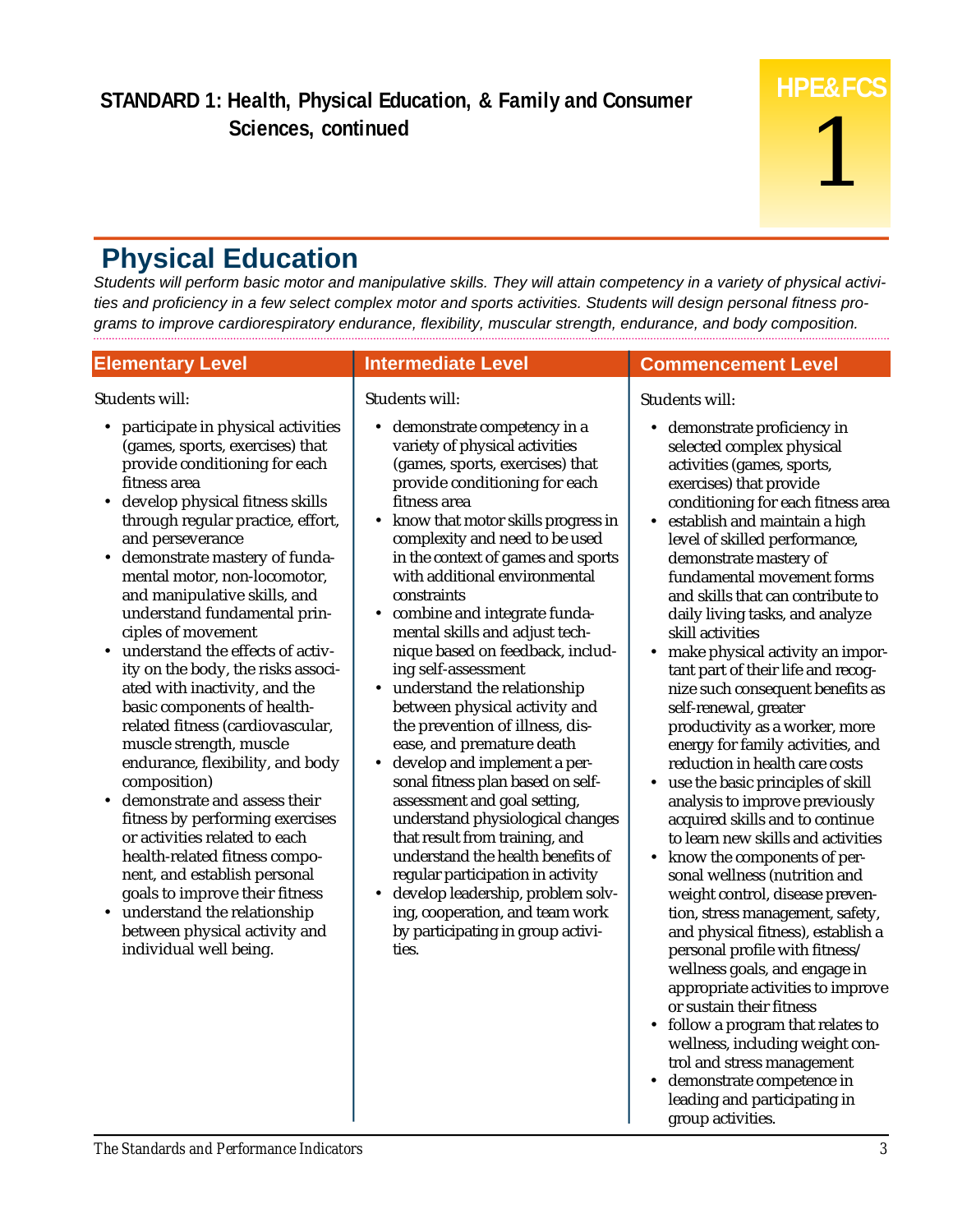**HPE&FCS** 1

**STANDARD 1: Health, Physical Education, & Family and Consumer Sciences, continued**

#### **Family and Consumer Sciences**

*Students will use an understanding of the elements of good nutrition to plan appropriate diets for themselves and others. They will know and use the appropriate tools and technologies for safe and healthy food preparation.*

| <b>Elementary Level</b>                                                                                                                                                                                                                                                                                                                                   | <b>Intermediate Level</b>                                                                                                                                                                                                                                                                                                                                                                                                                                                                          | <b>Commencement Level</b>                                                                                                                                                                                                                                                                                                                                                                                                                                                                        |
|-----------------------------------------------------------------------------------------------------------------------------------------------------------------------------------------------------------------------------------------------------------------------------------------------------------------------------------------------------------|----------------------------------------------------------------------------------------------------------------------------------------------------------------------------------------------------------------------------------------------------------------------------------------------------------------------------------------------------------------------------------------------------------------------------------------------------------------------------------------------------|--------------------------------------------------------------------------------------------------------------------------------------------------------------------------------------------------------------------------------------------------------------------------------------------------------------------------------------------------------------------------------------------------------------------------------------------------------------------------------------------------|
| Students will:<br>• understand the importance of<br>nutritious food and how it con-<br>tributes to good health, make<br>simple nutritious food choices,<br>and assist with basic food<br>preparation<br>• use simple household tools<br>safely to perform a variety of<br>everyday tasks<br>• recognize how a family con-<br>tributes to personal health. | Students will:<br>• understand the relationships<br>among diet, health, and physical<br>activities; evaluate their own<br>eating patterns; and use appro-<br>priate technology and resources<br>to make food selections and pre-<br>pare simple, nutritious meals<br>• apply principles of food safety<br>and sanitation<br>• recognize the mental, social, and<br>emotional aspects of good<br>health<br>apply decision making process<br>$\bullet$<br>to dilemmas related to personal<br>health. | Students will:<br>• apply knowledge of food<br>choices and menus to plan a<br>balanced diet, use new tech-<br>nologies to plan and prepare<br>nutritious meals for a variety of<br>dietary needs<br>adjust their own diet to accom-<br>$\bullet$<br>modate changing levels of<br>activity or to meet their nutri-<br>tional needs throughout the life<br>cycle<br>• identify ways to meet basic<br>needs of all family members<br>take reasoned action toward<br>reaching personal health goals. |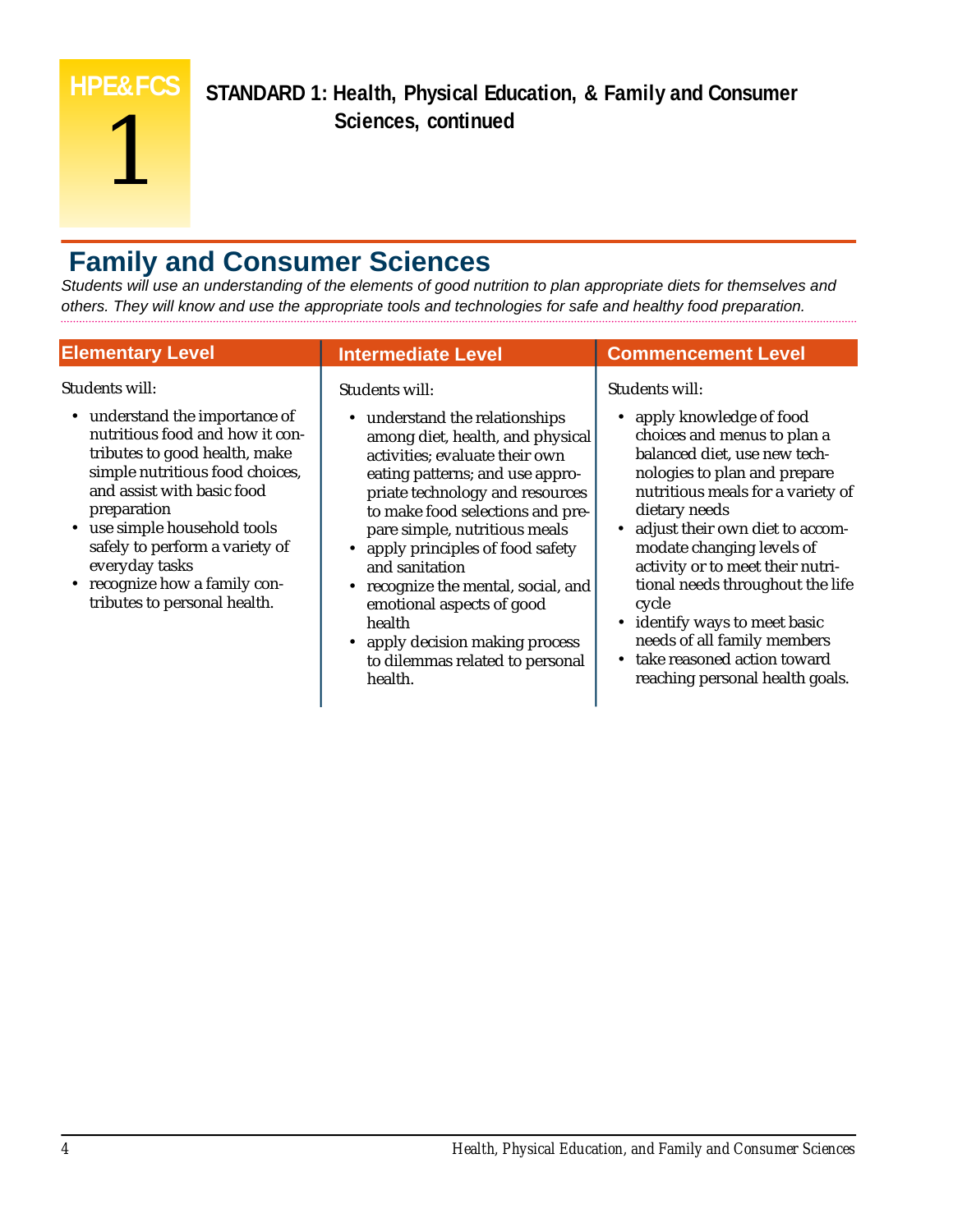#### **STANDARD 2: A Safe and Healthy Environment**

*Students will* **acquire the knowledge and ability necessary to create and maintain a safe and healthy environment.**

#### **Health Education**

*Students will demonstrate personally and socially responsible behaviors. They will care for and respect themselves and others. They will recognize threats to the environment and offer appropriate strategies to minimize them.*

| <b>Elementary Level</b>                                                                                                                                                                                                                                                                                                         | <b>Intermediate Level</b>                                                                                                                                                                                                                                                                                         | <b>Commencement Level</b>                                                                                                                                                                                                                                                                                                                                           |
|---------------------------------------------------------------------------------------------------------------------------------------------------------------------------------------------------------------------------------------------------------------------------------------------------------------------------------|-------------------------------------------------------------------------------------------------------------------------------------------------------------------------------------------------------------------------------------------------------------------------------------------------------------------|---------------------------------------------------------------------------------------------------------------------------------------------------------------------------------------------------------------------------------------------------------------------------------------------------------------------------------------------------------------------|
| Students will:<br>• understand basic safety rules<br>• recognize potentially danger-<br>ous situations and know how to<br>avoid or reduce their risk<br>• know some personal and social<br>skills which contribute to indi-<br>vidual safety<br>• recognize characteristics of the<br>environment that contribute to<br>health. | Students will:<br>assess potentially dangerous sit-<br>uations and demonstrate the<br>skills to avoid or reduce their<br>risks<br>• demonstrate personal and social<br>skills which enhance personal<br>health and safety<br>• understand the need for per-<br>sonal involvement in improving<br>the environment. | <b>Students will:</b><br>• recognize hazardous conditions<br>in the home, school, work<br>place, and community and pro-<br>pose solutions to eliminate or<br>reduce them<br>• evaluate personal and social<br>skills which contribute to health<br>and safety of self and others<br>recognize how individual<br>behavior affects the quality of<br>the environment. |

**HPE&FCS**

2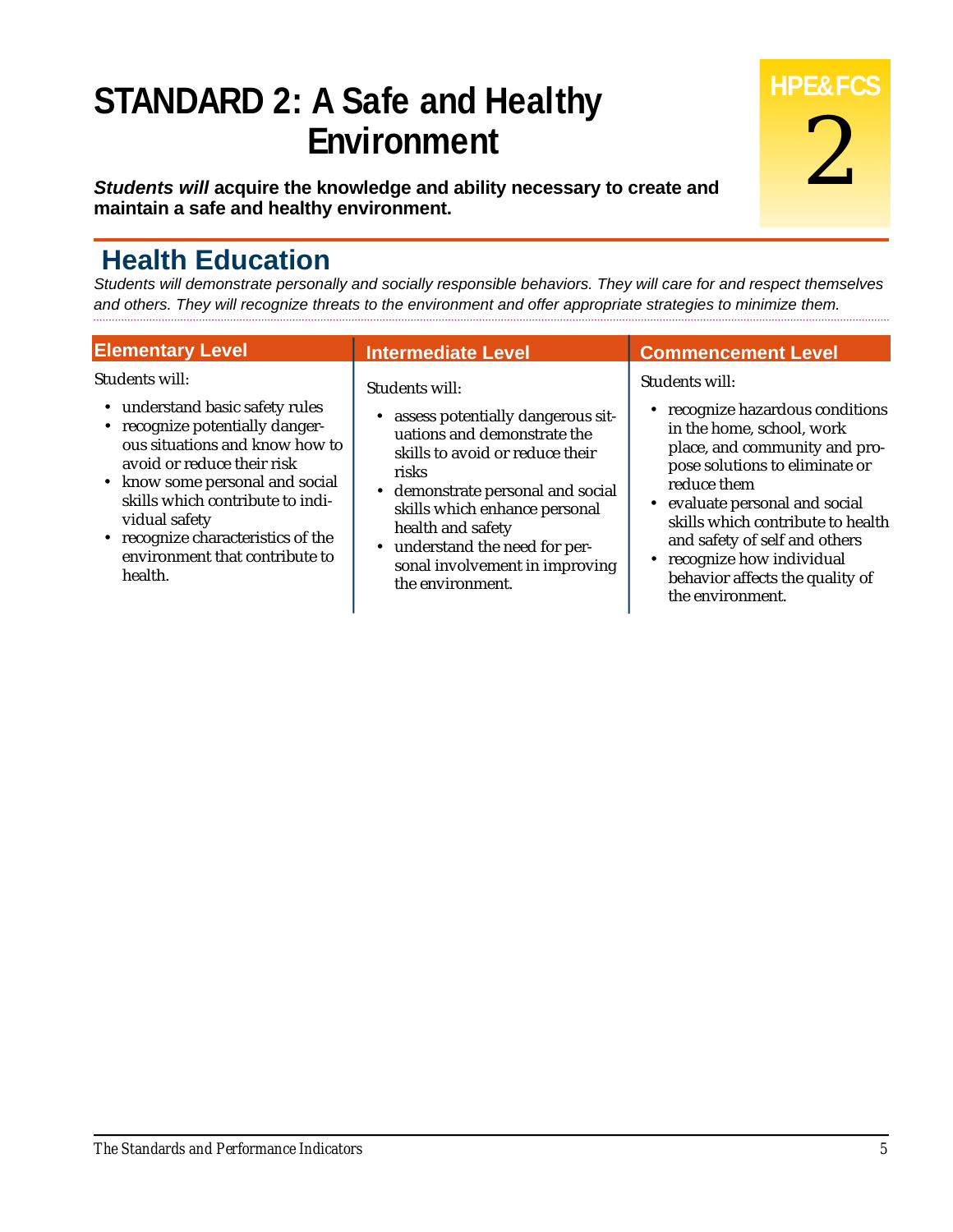#### **HPE&FCS**

# 2

**STANDARD 2: Health, Physical Education, & Family and Consumer Sciences, continued** 

#### **Physical Education**

*Students will demonstrate responsible personal and social behavior while engaged in physical activity. They will understand that physical activity provides the opportunity for enjoyment, challenge, self-expression, and communication. Students will be able to identify safety hazards and react effectively to ensure a safe and positive experience for all participants.*

#### **Elementary Level** Students will: • contribute to a safe and healthy environment by observing safe conditions for games, recreation, and outdoor activities • come to know and practice appropriate participant and spectator behaviors to produce a safe and positive environment work constructively with others to accomplish a variety of goals and tasks • know how injuries from physical activity can be prevented or treated • demonstrate care, consideration, and respect of self and others during physical activity. **Intermediate Level** Students will: • understand the risks of injury if physical activity is performed incorrectly or performed in extreme environmental conditions, and recognize the importance of safe physical conditions (equipment, facilities) as well as the emotional conditions essential for safety • develop skills of cooperation and collaboration, as well as fairness, sportsmanship, and respect for others work constructively with others to accomplish a goal in a group activity, demonstrating consideration for others involved • understand the physical and environmental dangers associated with particular activities and demonstrate proper procedures for safe participation in games, sports, and recreational pursuits • understand the role of physical activity, sport, and games as a balance between cooperative and competitive behaviors and as a possible arena in which to develop and sharpen leadership and problem solving skills, and understand the physical, emotional, and social benefits of participation in physical activities. **Commencement Level** Students will: • know the potential safety hazards associated with a wide variety of games and activities and are able to prevent and respond to accidents • demonstrate responsible personal and social behavior while engaged in physical activities • accept physical activity as an important part of life. Selfrenewal, productivity as a worker, energy for family activities, fitness, weight control, stress management, and reduction in health-care costs are understood as benefits of physical activity • create a positive climate for group activities by assuming a variety of roles • understand the physical, social, and emotional benefits of physical activity and can demonstrate leadership and problem solving through participation in organized games or activities.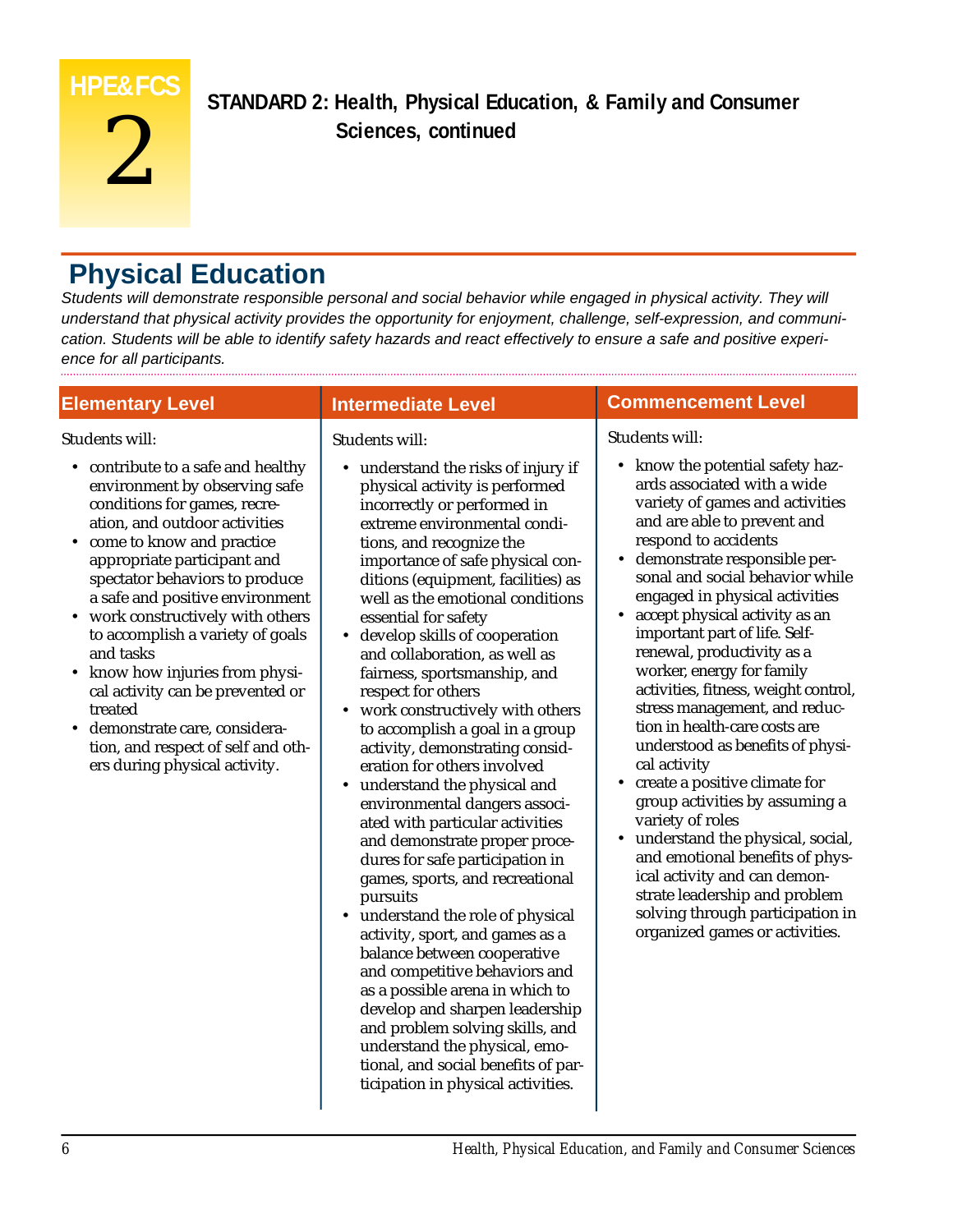#### **Family and Consumer Sciences**

*Students will know the basic principles of home and community safety. They can demonstrate the skills necessary to maintain their homes and workplaces in a safe and comfortable condition. They can provide a safe and nurturing environment for themselves and others.*

| <b>Elementary Level</b>                                                                                                                                                                                                                                                                                                                                        | <b>Intermediate Level</b>                                                                                                                                                                                                     | <b>Commencement Level</b>                                                                                                                                                                                                                                                                                                                                                                                                                                                             |
|----------------------------------------------------------------------------------------------------------------------------------------------------------------------------------------------------------------------------------------------------------------------------------------------------------------------------------------------------------------|-------------------------------------------------------------------------------------------------------------------------------------------------------------------------------------------------------------------------------|---------------------------------------------------------------------------------------------------------------------------------------------------------------------------------------------------------------------------------------------------------------------------------------------------------------------------------------------------------------------------------------------------------------------------------------------------------------------------------------|
| Students will:<br>• understand some basic require-<br>ments of nurturing people of<br>various ages, and demonstrate<br>appropriate ways to interact<br>with them<br>know some conditions neces-<br>$\bullet$<br>sary for a safe and healthy<br>home and school environment<br>and recognize the various ways<br>individuals contribute to that<br>environment. | Students will:<br>• demonstrate the principles of<br>safe and healthy child care<br>know the basics of managing a<br>$\bullet$<br>safe and healthy home<br>use age-appropriate techniques<br>to select and maintain clothing. | Students will:<br>• understand the stages of child<br>development and apply this<br>knowledge to activities<br>designed to enrich the physical,<br>social, mental, and emotional<br>development of a young child<br>• apply housing principles (e.g.,<br>design and safety) to meet the<br>needs of family members of all<br>ages and abilities<br>• understand essential require-<br>ments for selecting and main-<br>taining a home<br>apply basic rules of health and<br>$\bullet$ |
|                                                                                                                                                                                                                                                                                                                                                                |                                                                                                                                                                                                                               | safety to a variety of home and<br>work place situations.                                                                                                                                                                                                                                                                                                                                                                                                                             |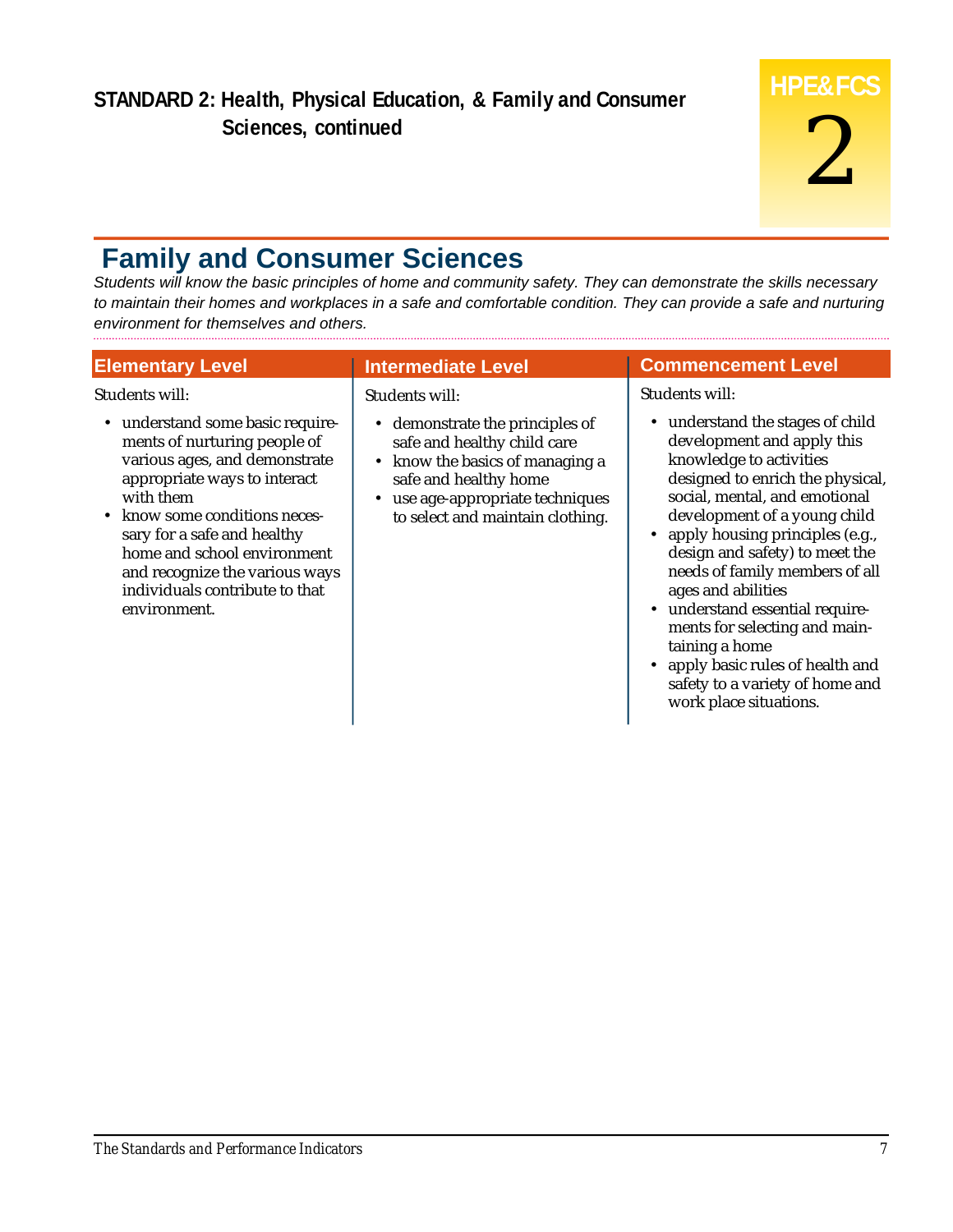#### **STANDARD 3: Resource Management**



**HPE&FCS**

*Students will* **understand and be able to manage their personal and community resources.**

#### **Health Education**

*Students will understand the influence of culture, media, and technology in making decisions about personal and community health issues. They will know about and use valid health information, products, and services. Students will advocate for healthy families and communities.*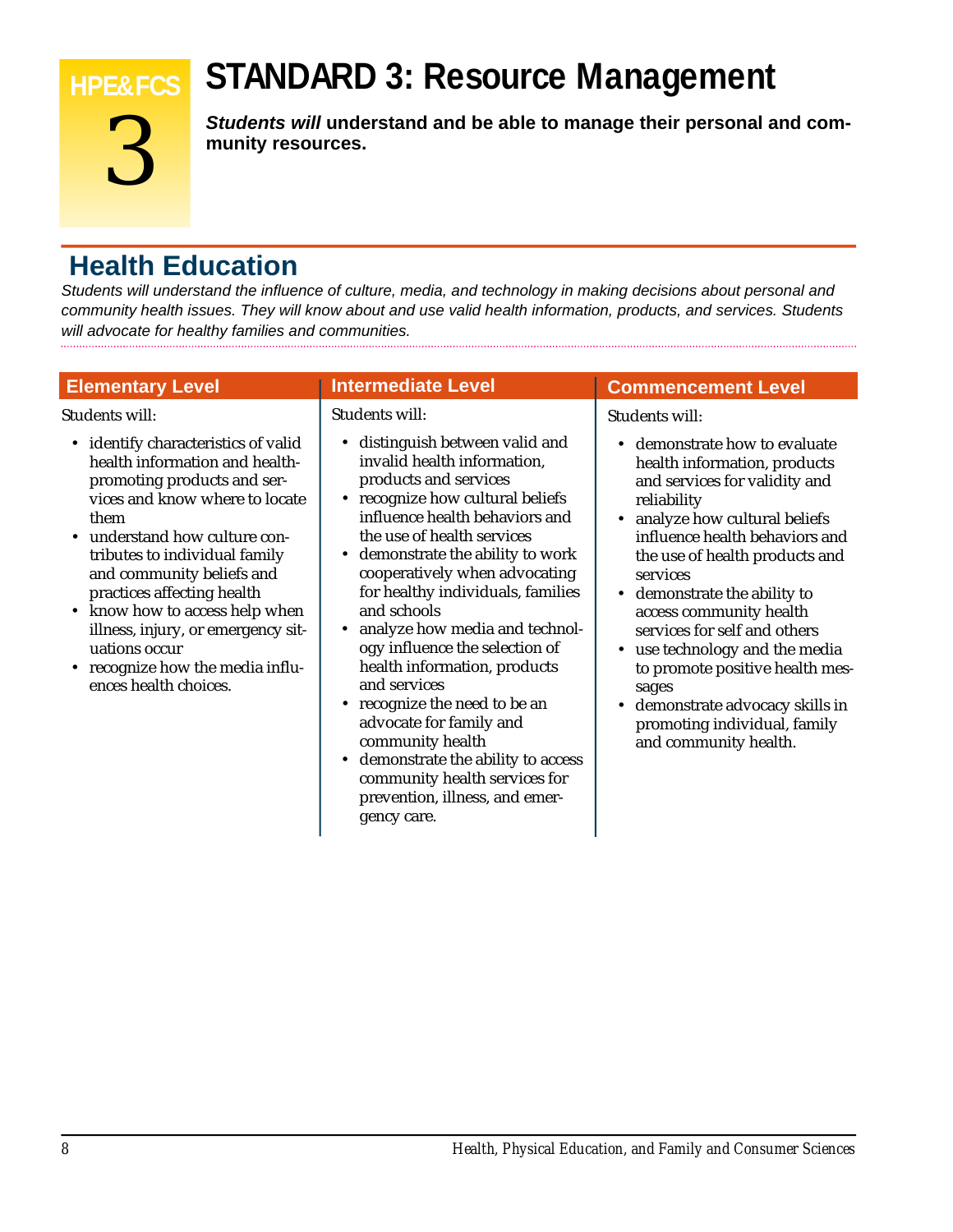#### **Physical Education**

*Students will be aware of and able to access opportunities available to them within their community to engage in physical activity. They will be informed consumers and be able to evaluate facilities and programs. Students will also be aware of some career options in the field of physical fitness and sports.*

| <b>Elementary Level</b>                                                                                                                                                                                                                                                             | <b>Intermediate Level</b>                                                                                                                                                                                                                                                                                        | <b>Commencement Level</b>                                                                                                                                                                                                                                                                                                               |
|-------------------------------------------------------------------------------------------------------------------------------------------------------------------------------------------------------------------------------------------------------------------------------------|------------------------------------------------------------------------------------------------------------------------------------------------------------------------------------------------------------------------------------------------------------------------------------------------------------------|-----------------------------------------------------------------------------------------------------------------------------------------------------------------------------------------------------------------------------------------------------------------------------------------------------------------------------------------|
| Students will:<br>• know that resources available at<br>home and in the community<br>offer opportunities to partici-<br>pate in and enjoy a variety of<br>physical activities in their<br>leisure time<br>become discriminating con-<br>$\bullet$<br>sumers of fitness information, | <b>Students will:</b><br>• should be informed consumers,<br>aware of the alternatives avail-<br>able to them within their com-<br>munities for physical activity<br>and should be able to evaluate<br>facilities and programs available<br>• demonstrate the ability to locate<br>physical activity information, | Students will:<br>• recognize their role as con-<br>cerned and discriminating con-<br>sumers of physical activities<br>programs and understand the<br>importance of physical activity<br>as a resource for everyone<br>regardless of age or ability<br>• recognize the benefits of engag-                                               |
| health-related fitness activities<br>in their communities, and fit-<br>ness and sports equipment<br>demonstrate the ability to apply<br>the decision making process to<br>physical activity.                                                                                        | products, and services<br>• know some career options in the<br>field of physical fitness and<br>sports.                                                                                                                                                                                                          | ing in appropriate physical<br>activities with others, including<br>both older and younger mem-<br>bers of the community<br>• identify a variety of career<br>opportunities associated with<br>sports and fitness and under-<br>stand the qualifications,<br>educational requirements, and<br>job responsibilities of those<br>careers. |